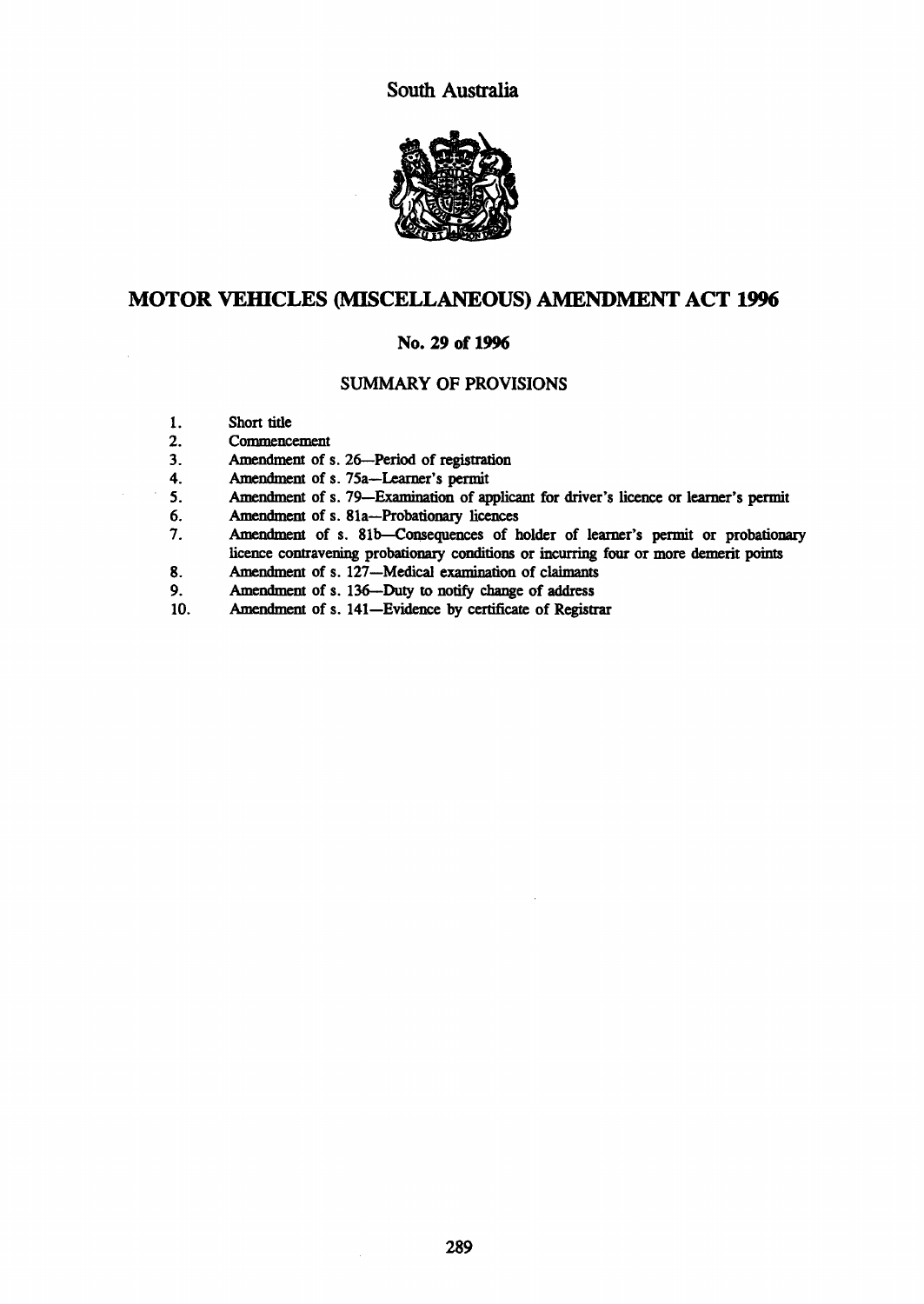

ANNO QUADRAGESIMO QUINTO

# ELIZABETHAE **11 REGINAE**

# A.D.I996

\*\*\*\*\*\*\*\*\*\*\*\*\*\*\*\*\*\*\*\*\*\*\*\*\*\*\*\*\*\*\*\*\*\*\*\*\*\*\*\*\*\*\*\*\*\*\*\*\*\*\*\*\*\*\*\*\*\*\*\*\*\*\*\*\*\*\*\*\*\*\*\*\*

# No. 29 of 1996

## An Act to amend the Motor Vehicles Act 1959.

*[Assented to* 2 *May 1996]* 

The Parliament of South Australia enacts as follows:

#### Short title

1. (I) This Act may be cited as the *Motor Vehicles (Miscellaneous) Amendment Act 1996.* 

(2) The *Motor Vehicles Act* 1959 is referred to in this Act as "the principal Act".

#### Commencement

2. This Act will come into operation on a day to be fixed by proclamation.

#### Amendment of s. 26-Period of registration

3. Section 26 of the principal Act is amended by striking out paragraph (b) and substituting the following paragraph:

> (b) where the motor vehicle is registered, or was last registered, in the name of the applicant and application is made before the expiry of the previous registration or after that expiry but within the period allowed for renewal-on the day after that expiry,.

#### Amendment of s. 75a-Learner's permit

4. Section 75a of the principal Act is amended by striking out subsections (5b), (5c) and (Sd).

## Amendment of s. 79-Examination of applicant for driver's licence or learner's permit

5. Section 79 of the principal Act is amended by striking out subsection (5).

#### Amendment of s. Sla-Probationary licences

6. Section 81a of the principal Act is amended by striking out subsections (7), (8) and (9).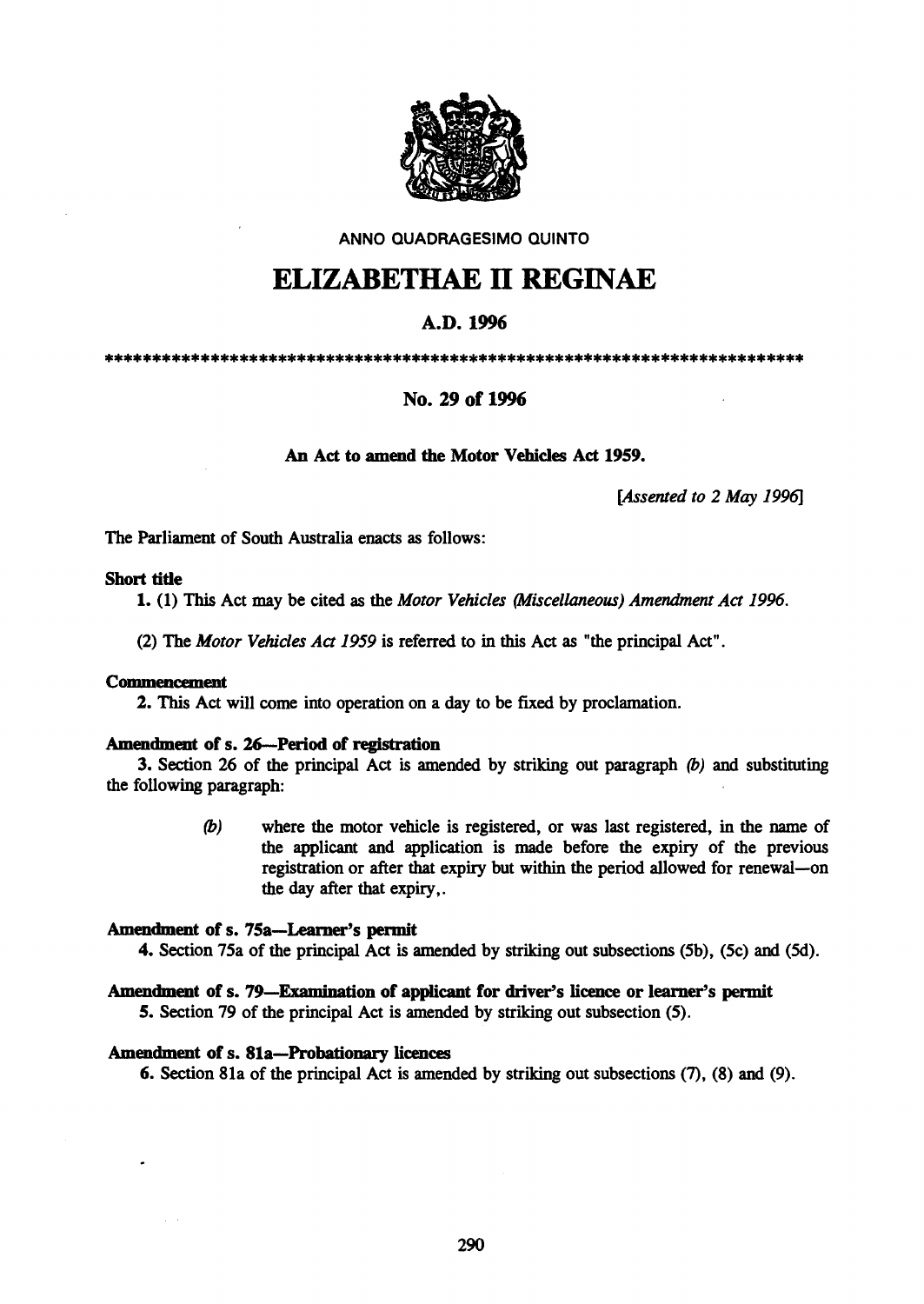Amendment of s. 81b-Consequences of holder of learner's pennit or probatiooary licence contravening probationary conditions or incurring four or more demerit points

7. Section 81b of the Act is amended by striking out subsection (3) and substituting the following subsections:

(3) If the Registrar is required to give a person a notice under subsection (2), the Registrar may, in that notice or by subsequent notice, require the person-

(a) to attend, within a period specified in the notice, a lecture conducted pursuant to the regulations;

and

(b) to pay to the Registrar, in accordance with the notice, the attendance fee prescribed by the regulations.

(3a) A person must not, without reasonable excuse, fail to comply with a requirement made under subsection (3).

Penalty: Division 11 fine.

(3b) A notice under subsection (2) or (3) must be in writing given to or served on the person to whom it is directed.

#### Amendment of s. 127-Medical examination of claimants

8. Section 127 of the principal Act is amended by inserting after subsection (6) the following subsection:

(6a) Subsection (6) will not apply to any failure by a claimant to comply with subsection  $(2)(c)$  if the claimant has dealt with the medical report and taken other action in accordance with any rules of the court under which a party to proceedings may be relieved from the obligation to disclose to another party a medical report the disclosure of which would unfairly prejudice the party's case.

#### Amendment of s. 136-Duty to notify change of address

9. Section 136 of the principal Act is amended-

- (a) by striking out from subsection (1) "written notice to the Registrar" and substituting "notice to the Registrar in a prescribed manner";
- (b) by striking out from subsection (la) "written notice to the Registrar" and substituting "notice to the Registrar in a prescribed manner";
- (c) by striking out from subsection (2) "written notice of the new principal place of business to the Registrar" and substituting "notice to the Registrar in a prescribed manner of the new principal place of business;
- (d) by inserting after subsection (2) the following subsections:

(3) The Registrar may require a person giving notice of a change of residence, principal place of business or garage address of a vehicle in a particular manner to produce evidence of the change to the satisfaction of the Registrar.